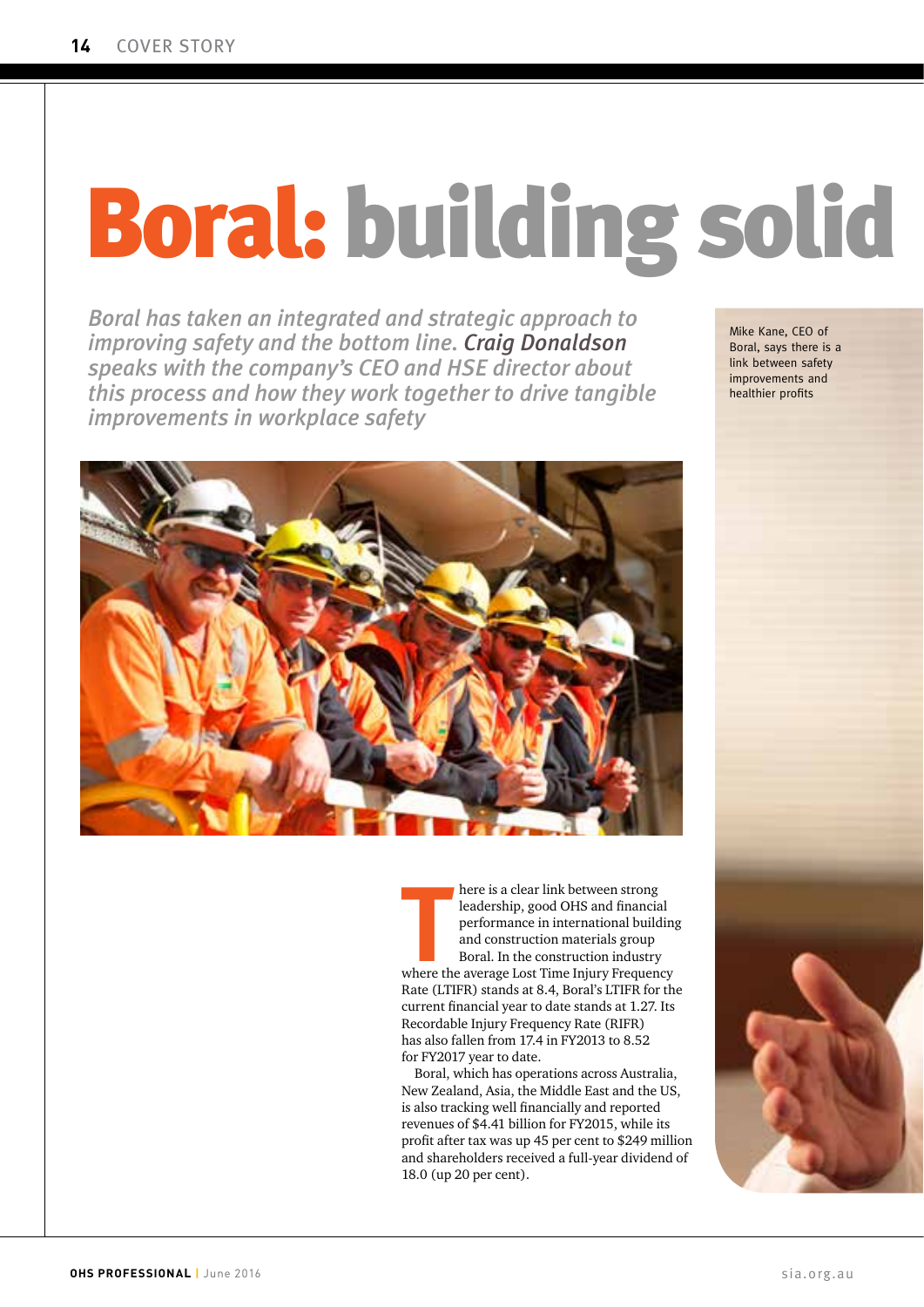# safety foundations

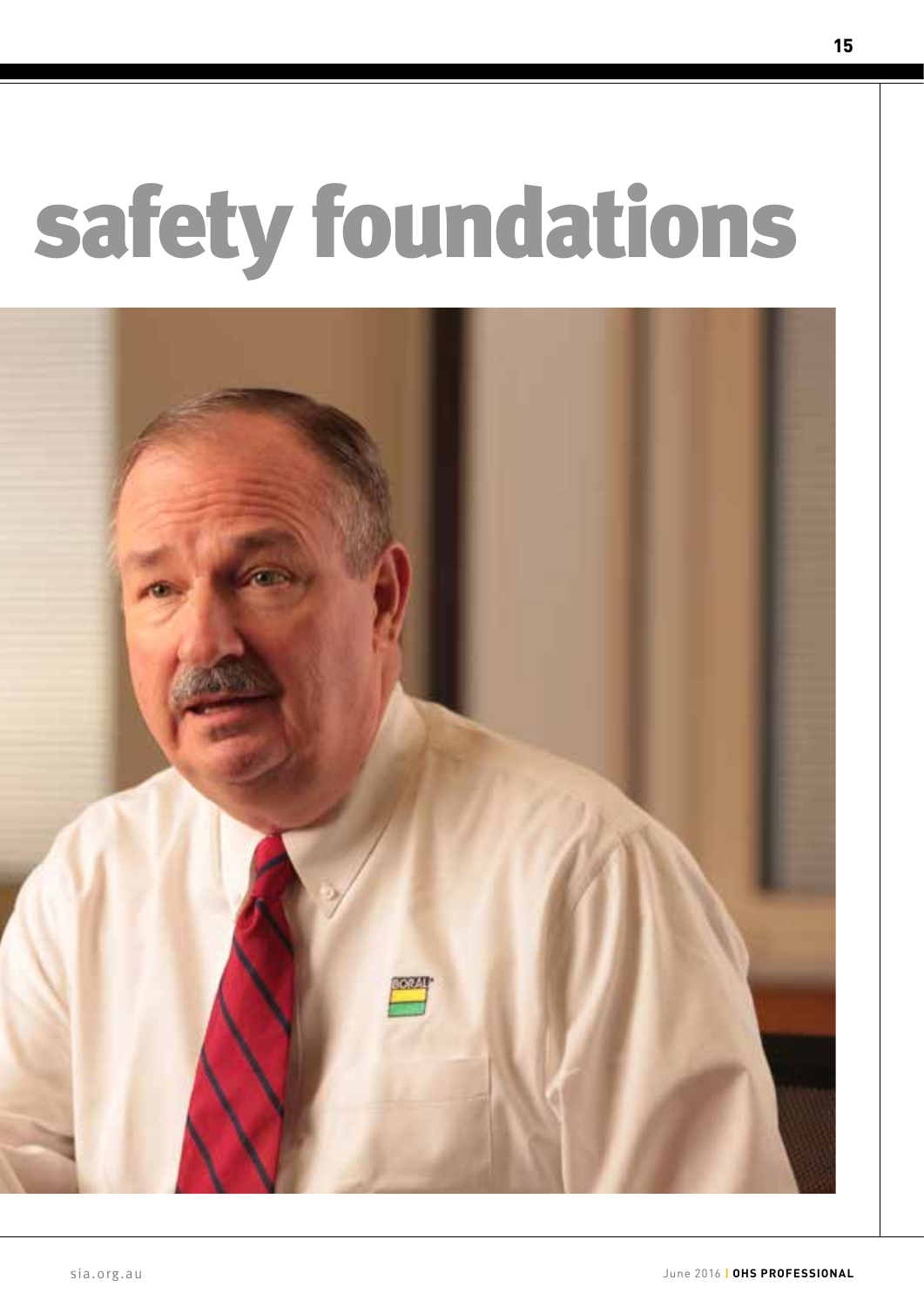This is no coincidence, according to Boral's CEO Mike Kane and group health, safety and environment (HSE) director, Mike Wilson, who points out that Boral's best-performing business (its NSW construction materials division) is also its safest business. "If you manage safety well, you manage your business well – and vice versa. There is a link between safety improvements and growing and improving profitability. It's a good case in point for what we do here at Boral," says Wilson.

With more than l2,000 employees and 7400 contractors across 172 distribution centres and 565 operating sites across the group's four major divisions (Boral Construction Materials and Cement, Boral Building Products, Boral Gypsum and Boral USA), the group has taken an integrated and focused approach to driving improvements in safety. It established a group strategy in FY2014 for managing HSE to embed relevant activities within operations, with a view to achieving a goal of zero harm. This strategy incorporates 20 improvement programs within five focus areas: capable and confident leaders; an engaged, empowered and competent workforce; fit-for-purpose systems; sustainable solutions; and fit-for-purpose plant and equipment. Championing this HSE strategy falls to Kane, who says he works closely with Wilson in holding line management accountable for safety. "It flows from me, down through the line executives," he says.

## *"Our focus is on those high-consequence, low-likelihood events which could cause serious injury"*

"The safety department doesn't hold the accountability for delivering the results. They hold the accountability for delivering the imagination, the ideas, the programmatic approaches, and to make sure that we have a consistent penetration across the organisation. The actual results are what line managers are held accountable for. That's how we work together. Mike's job is to figure out where there are gaps in our program, if there are things we could be doing differently, or the latest thinking in the area of safety and health that we need to incorporate in our approach. That's the way I think we can most effectively deliver the results we're trying to achieve."

#### **3 key safety drivers**

There are three main ways in which safety improvements are driven throughout the group, according to Kane, who says the first lies in taking advantage of significant progress made in lean manufacturing. "We believe that there's a perfect marriage between lean manufacturing principles

and safety principles in an industrial setting. Those would be 5S standard work, 3C boards, where you engage the workforce in improving the process, the way they deliver their work, and the conditions in which they work. That's the preliminary phase," he says.

A second key pillar is a behavioural-based safety program called SafeStart, and Kane says this cognitive-based behaviour modification program is designed to help employees identify and avoid risky work behaviours, particularly when conditions have been changed or upset in some way. The third key to driving Boral's safety program lies in engagement, according to Kane. "We try to get engagement through a variety of mechanisms. We get a certain amount through the lean manufacturing process. We get a certain amount through the SafeStart process, but then we have executives involved in executive safety interventions throughout the organisation. They meet with employees to discuss safety. We have a safety summit with the top executives in the organisation, where we pull them all in from around the world, for several days each year, just focused on safety. That's to engage the senior team.

"Then they go back and cascade that through the organisation. It's all based on values. Why are we delivering safety? Because it's a corporate value. The respect for human life, respect for the people who work for us, with an eye also to the fact that failure in this area can affect reputational failure for the company and can have dire consequences," says Kane.

#### **OHS risks and interventions**

Boral faces a significant and diverse range of OHS risks across its four divisions globally, and the main one of concern is truck safety, according to Kane. Its fleet of about 2500 concrete and tipper trucks presents significant exposure that could jeopardise the company's licence to operate if not managed safely, says Kane. And a major traffic accident involving Boral's fleet is possible – with potentially severe consequences. "This could be the grounding of a fleet. I think I wake up in fear of that happening at any moment, because we have so many trucks on the road which are constantly encountering the general public. There have been a lot of failures in recent history around Australia involving companies with trucks on the road," he says.

"So we put a lot of work into driver safety. We put a lot of work into the mechanics of how we're changing the performance of the vehicles that we buy so that they're safer than they ever have been." Examples of this include lowering the centre of gravity of concrete trucks so that they are less subject to tipping, putting cameras in every vehicle cab to help understand circumstances should an accident occur, and installing monitors (similar to a black box) on every vehicle to provide real-time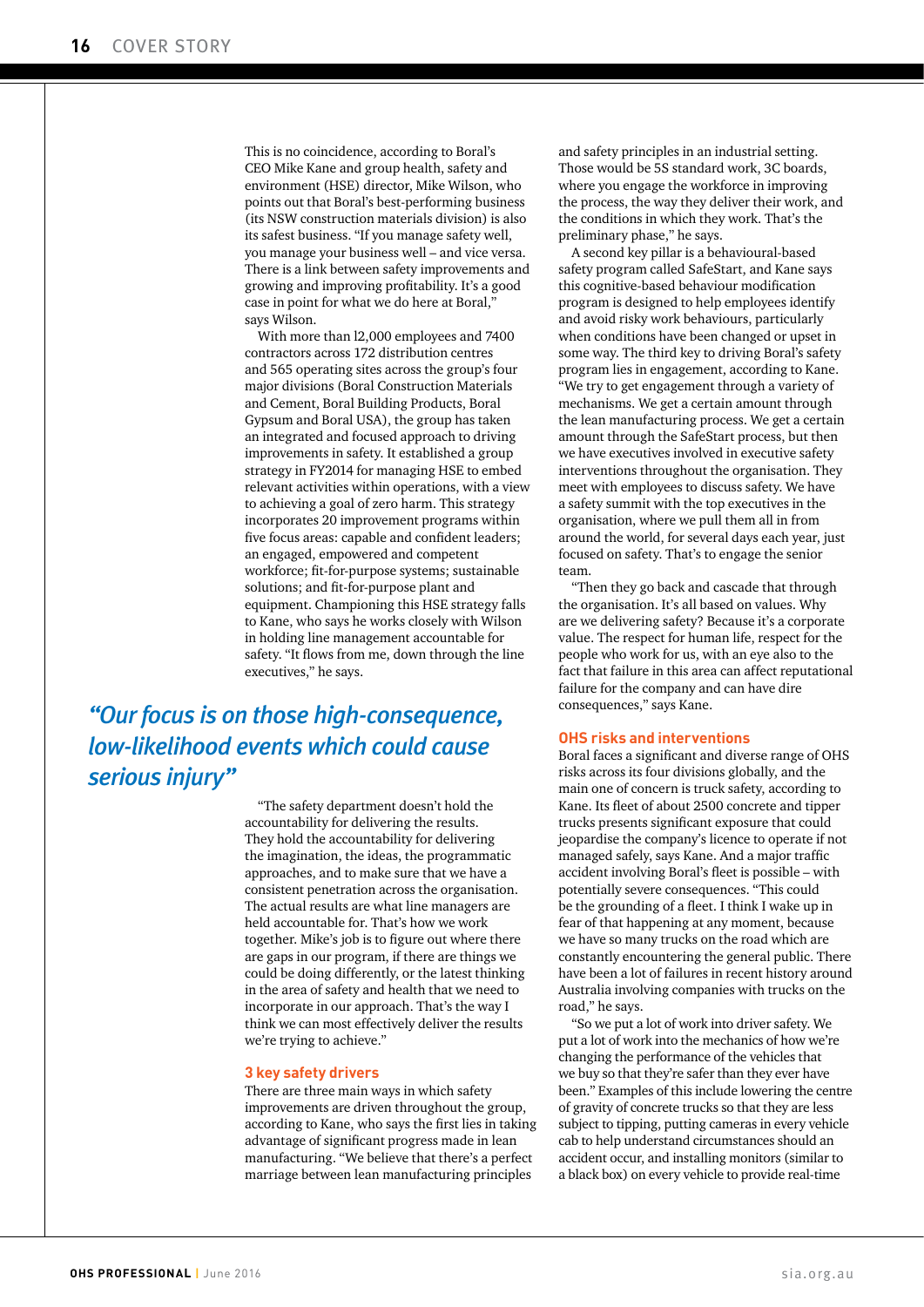*"We're rotating a wet cylinder with heavy material inside as we're driving down the road, and the centre of gravity is constantly changing on the truck as it's moving"* 

146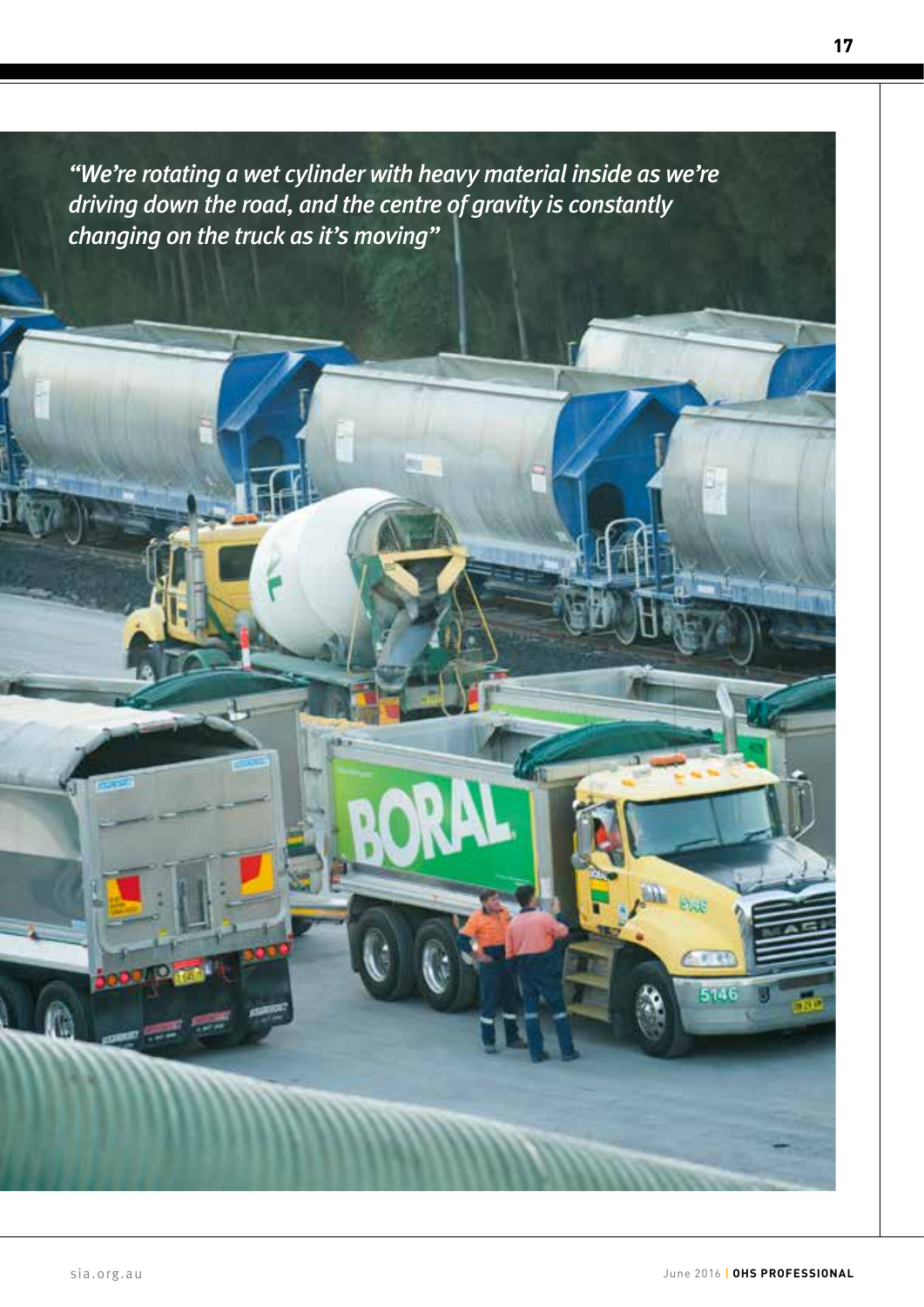

data about how the trucks are performing outside the view of supervision. These send alert reports if a truck is clearly speeding and are also able to provide speed reports as adjusted for conditions such as rain.

Another recent development is the introduction of stabiliser technology, which is being trialled in concrete truck fleets around the world. "Mack Trucks is working with us on introducing the safer design, and we're going to be the guinea pig for this. We're rotating a wet cylinder with heavy material inside as we're driving down the road, and the centre of gravity is constantly changing on the truck as it's moving. It's a rather unique challenge, so we spend a lot of time looking at truck safety and a lot of time on safety training for the drivers themselves," says Kane.

"When it comes to our fixed-plant operations, we have much better long-term performance because we have a lot more control over the setting of employees in a factory within four walls. So there's a lot that goes into safety for our trucking fleet. Every day we send thousands of

drivers out on the road with our concrete. They show up on job sites and we're not there. They might experience uneven surfaces and maybe some poor construction practices, or materials strewn around the area when they get out of their trucks. The hazards are multiplied for this group of employees, so it's probably the one area we double up our efforts to make sure that we're in good shape."

Road transport is the most dangerous occupation by far in Australia, according to Wilson, who notes that Boral has been successful in bringing down injury rates for truck drivers. "The challenge for us is while that rate is coming down, we need to make sure we don't have any fatalities or any events that cause people's lives to change forever. It's managing the dynamics between getting our injury rates down through all the environmental issues that we have around poor conditions where we deliver, but not tolerating these. I'd say our focus is on those high-consequence, low-likelihood events which could cause serious injury – we just can't have those at all. We're being quite relentless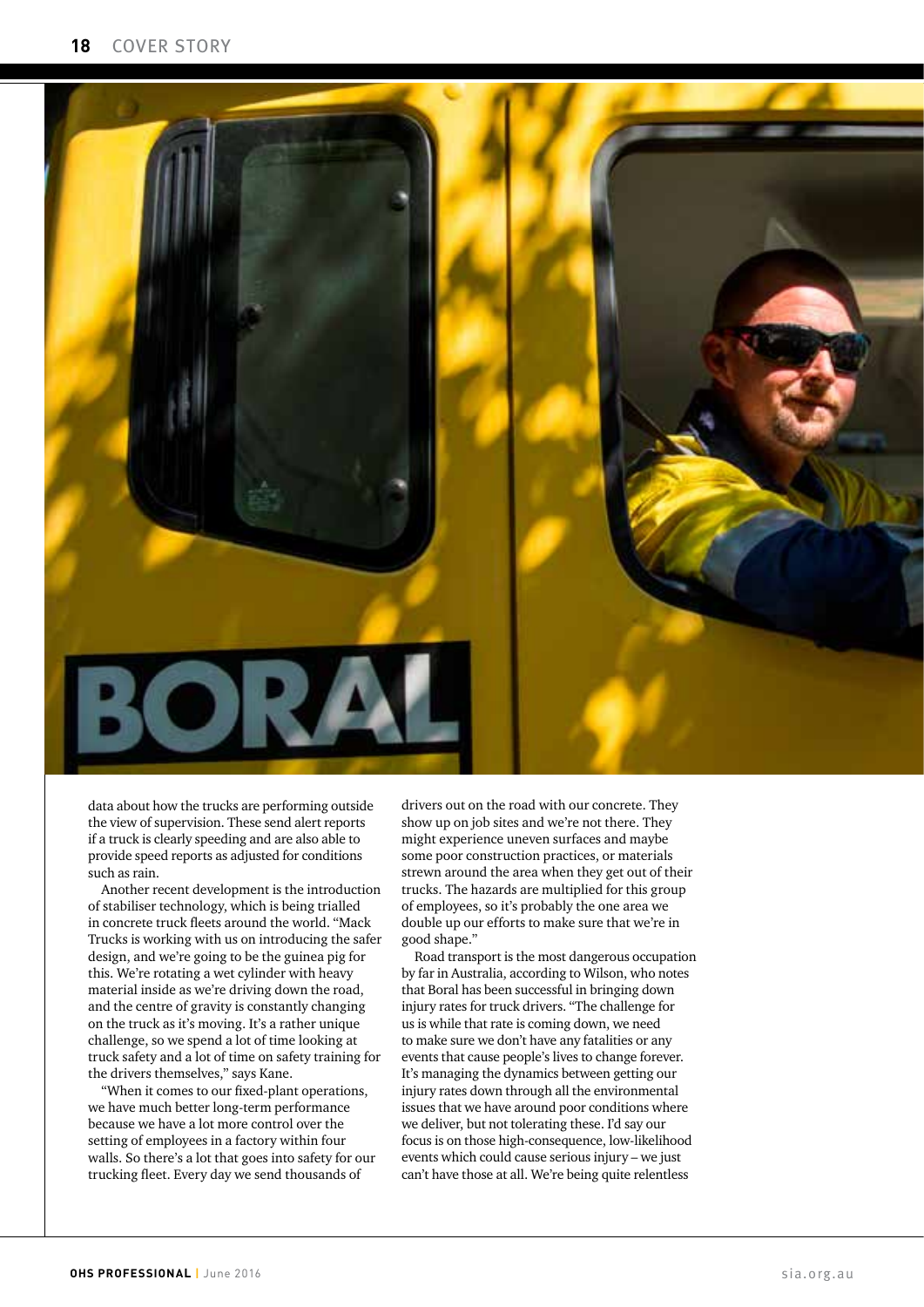*"You get to keep your job by delivering on the safety commitment. It's that essential"*

around our controls and the review of controls in those areas," he says.

#### **Zero harm today**

Boral has embraced zero harm as a safety philosophy but has a slightly different take on it to make it more real – and practical – for employees and the broader organisation. Last year Boral held a two-day safety summit, where zero harm was discussed. "There is controversy about zero harm, which has been talked about in many industries, about whether it's a theoretical possibility and something that can never be achieved, but you're always trying to get there," says Kane.

"The suggestion that came out of the safety summit was, 'Why don't we do zero harm for today?' What we're just saying in the organisation is, 'Can we get through today without hurting anybody?' That's all. That's our objective, to get through the work today without injuring anybody. We'll worry about tomorrow when it comes. Everyone felt, and I agree, that that's a very achievable objective.

### **What it takes to become a good safety leader**

There are a number of steps OHS leaders can take to drive effective safety outcomes, according to Boral's group HSE director, Mike Wilson. "In terms of personal attributes, you've got to be a good communicator and you've got to be a good influencer. The safety organisation is not necessarily a function of me and what I do. It's a function of everybody in the organisation working towards that goal. No matter what ideas I have or what great thoughts I have, it's got to be well communicated and well delivered so others understand it and are motivated to do it. So communication and influencing are critical," he says.

It is also important to keep the bigger picture in mind in the process of delivering different safety initiatives, Wilson adds. "I see sometimes in the profession, people who are at risk of losing sight of why you do certain things. So they focus on the activities around delivering a program, but often there's a temptation to stop there. That's not the purpose of it. The purpose of it is that you deliver good safety outcomes. You've got to push through that and focus on what outcomes you want, not just delivery of a program of whatever kind it happens to be," he says.

"You've got to keep in sight what you're doing and why, because that's the most important thing. We sometimes lament about the people's role in incidents. We often then forget that people are in fact the solution here. Good safety is invariably delivered by people doing the right thing. That delivers good safety outcomes. That's what you need to be focusing on rather than just focusing on where people, being humans, can make mistakes or errors. The trick is to work out those areas and put

defences in place. People are in fact the answer rather than the problem."

The ability to lead and manage change is also an important skill and attribute for OHS professionals, according to Wilson. "Organisations have finite resources and always will. So it's important to focus on the right things and the right outcomes, so that the organisation can take advantage of those. Often there is a focus about the next new thing, but that may not be suitable for the organisation because it can't absorb it or turn it into real outcomes. Focus on outcomes rather than just the programs," he says.

Similarly, every organisation and individual is different, so it's important to keep in mind shared goals but be flexible in how an organisation gets to that goal. "We all know what our goal is. It's zero harm today. All the different programs we have in place are designed to deliver that, but each part of the organisation may be starting in a different place. They may have different challenges in terms of the operating environment or the resourcing case. Whatever the case may be, as long as they're clear about where they're going, what the goal is, you need to provide some flexibility around how they get there," says Wilson.

"They can use a program which looks the same, but they own it and will give it their best shot. Let them run with that rather than being overly prescriptive and saying, 'You must use form one, two or three, or program A, B and C'. Be absolutely focused on the goal and never give up on that, but let the organisation embrace that. Empower them to do so and let them deliver on that, because it may be a different pace or path but they will reach that same goal."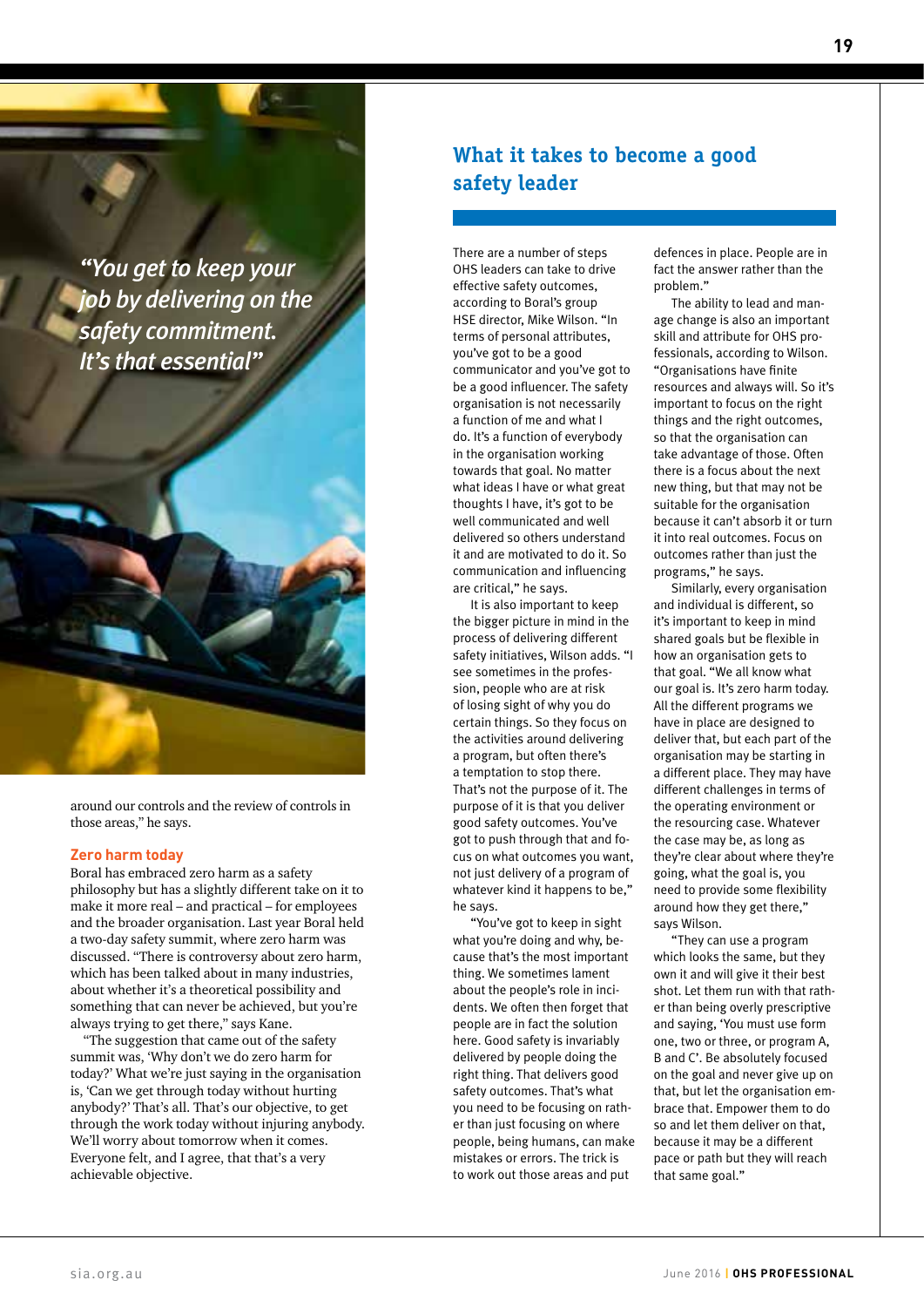"That actually makes it real, achievable and tangible and not this philosophical concept of zero harm, which takes out the urgency of getting it today. If you say, 'Well, our objective long term is zero harm, and we're at so many injuries per million hours today', you can get caught up in this issue that at what point in the future can you get there? How about today? How about just doing it today? Tomorrow we'll just rededicate ourselves to trying to see if we can deliver it."

Wilson acknowledges that there is debate about the merits of zero harm in the industry. "I do lament this. I'm dismayed about that. People put forward this argument that it's not achievable. The moment you do that is the moment you've lost your way. Of course it's achievable. You can see this in any incident, and it could have been avoided. It does trouble me enormously as a safety professional to see that argument gaining momentum. Our goal is to make it relevant today, to make it immediate," he says.

This is the key to Boral's approach to zero harm, and Wilson says this approach has worked well. "The outcome we want is zero harm, but it's not just zero harm in five years' time. It's zero harm today, right now, today, every day. That's the clarity of the message and we're working with our people around that. It's fundamentally simple but very important for us," he says.

"Every day across our business we see people achieving zero harm. To have that argument playing out in the industry and amongst our profession, when we're seeing it on a day-by-day basis, it's absolutely real, and having a contrary view does give me cause for concern. If we can just capitalise on zero harm today, people get engaged around this and they're motivated by it. They know they can achieve that. The change in culture is absolutely palpable."



*"We often then forget that people are in fact the solution here. Good safety is invariably delivered by people doing the right thing"*

#### **Remuneration and safety KPIs**

Kane has a strong view on remunerating leaders for meeting safety KPIs. "We intentionally don't," he says firmly. "You get to keep your job by delivering on the safety commitment. It's that essential. This is not about getting a bonus for doing better. I think there's a certain misguidedness to approach safety fundamentally this way. I had an experience in my early career with a company which tied bonuses to safety. While that had a certain impact, it also had a negative impact of driving questionable behaviour in the organisation because this was linked to achieving financial outcomes."

Kane firmly believes there will come a point in time when institutions will be held accountable for the by-product of their work. "If that is industrial havoc, disabling injuries and fatalities, it will be impossible for organisations to operate if that is the outcome of the work that they do. Their licence to operate will be removed by society – maybe not today, but ultimately – because this is something that can be managed. You can figure out a way to go about business without hurting your people. So you remove those who do not take this obligation seriously. This is not something that you give a discretionary bonus for," says Kane, who recounts a favourite saying from one of Boral's managers in Western Australia.

"That is, 'You either change the people or change the people'. If you can't change their behaviour then you've got to get different people, particularly in management. We hold management highly accountable for results. I view employees as victims of their own mistakes and our mistakes, but they're not the ones that I hold accountable for the result. I hold accountable the management of this organisation. They're the ones who will get my attention, but it's not around a discretionary bonus," he says.

Kane acknowledges that some organisations talk about good safety performance and linking this to bonuses, but he asserts that world-class organisations are not paying bonuses for this. "It's not a discretionary activity. It's the fundamental right to keep your job if you deliver this result. If you fail in this area, you won't work at Boral. You'll get a bonus based on other financial outcomes – we have systems for that – but I've seen evidence in the past where that's done and it threatens the values of the organisation."

Kane takes leadership and safety seriously in Boral, whose workforce faces a considerable array of OHS challenges in the course of performing their roles. His drive to embed a strong focus on